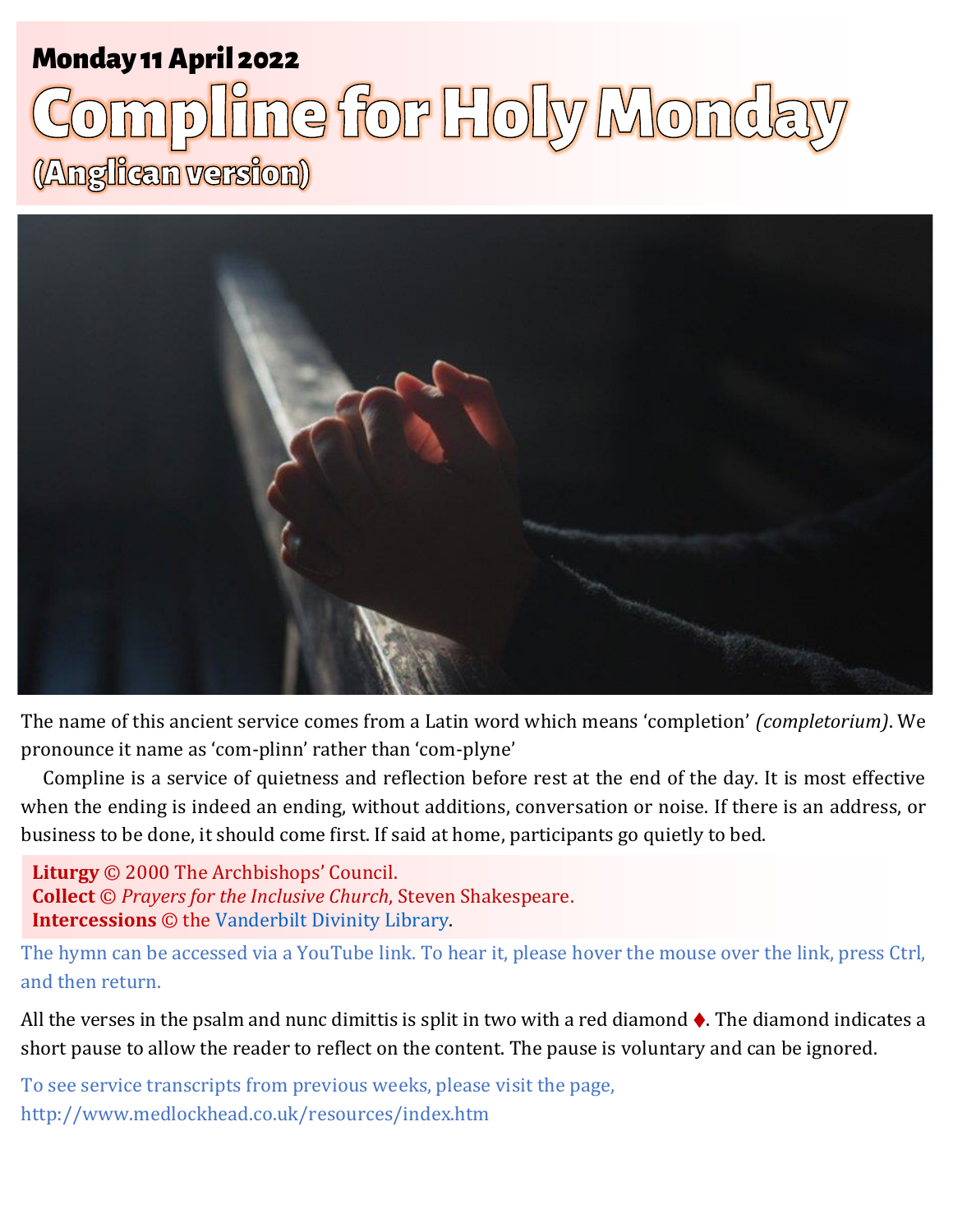# **Introduction**

The Lord almighty grant us a quiet night and a perfect end.

All **Amen**

Our help is in the name of the Lord

All **who made heaven and earth.**

# Silence for reflection on the past day.

All **Most merciful God, we confess to you, before the whole company of heaven and one another, that we have sinned in thought, word and deed and in what we have failed to do. Forgive us our sins, heal us by your Spirit and raise us to new life in Christ. Amen**

O God, make speed to save us.

- All **O Lord, make haste to help us.**
- All **Glory to the Father and to the Son and to the Holy Spirit; as it was in the beginning is now and shall be for ever. Amen**

Hymn **[Before the ending of the day](https://www.youtube.com/watch?v=3SiamHnQYmw)** (please click on this link to hear the hymn)

**Before the ending of the day, Creator of the world, we pray That you, with steadfast love, would keep Your watch around us while we sleep.**

**From evil dreams defend our sight, From fears and terrors of the night; Tread underfoot our deadly foe That we no sinful thought may know.**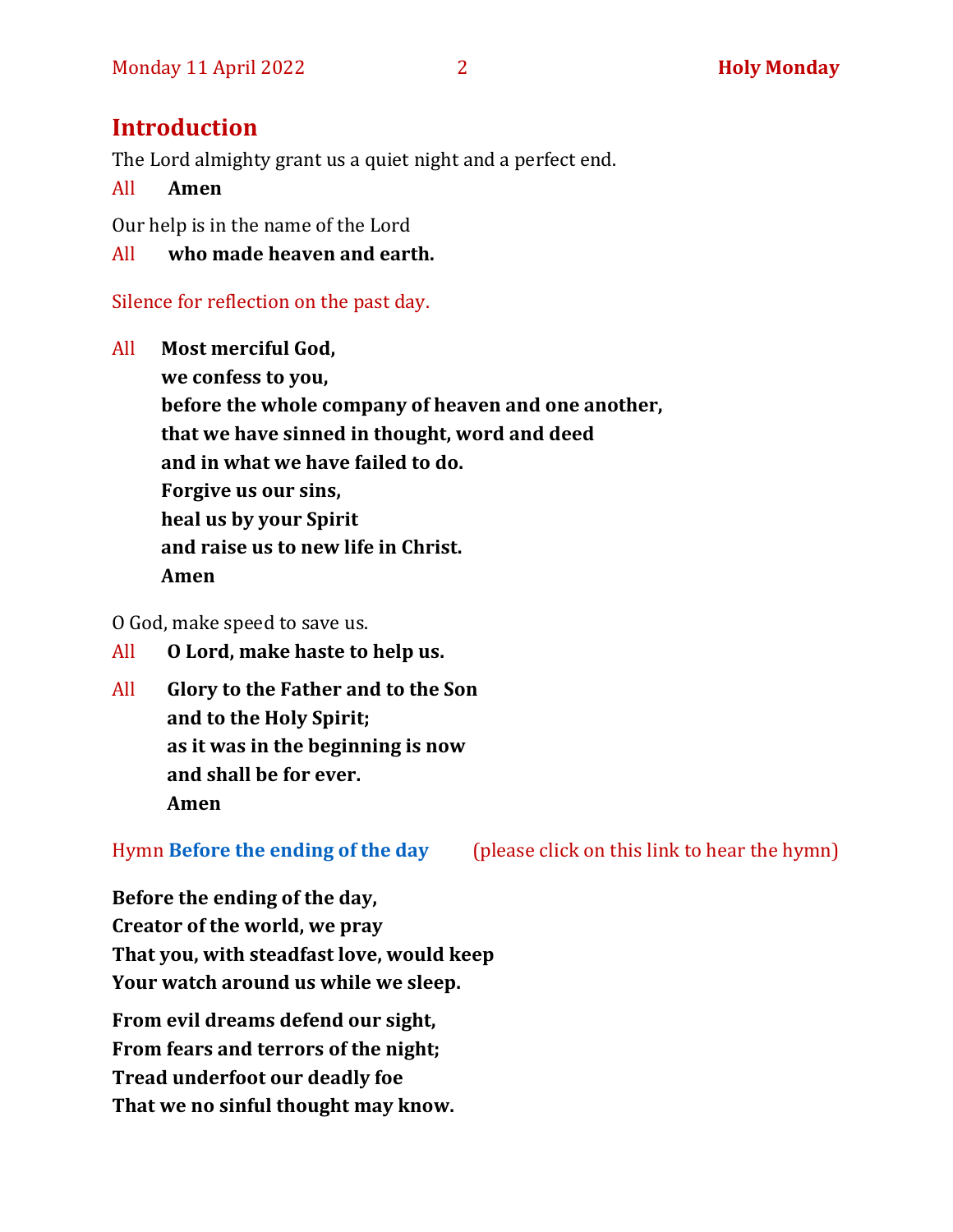**O Father, that we ask be done Through Jesus Christ, your only Son; And Holy Spirit, by whose breath Our souls are raised to life from death.**

# **The Word of God**

One or more of the following psalms may be used.

#### Psalm 4

- 1 Answer me when I call, O God of my righteousness; ♦ you set me at liberty when I was in trouble; have mercy on me and hear my prayer.
- 2 How long will you nobles dishonour my glory;  $\blacklozenge$ how long will you love vain things and seek after falsehood?
- 3 But know that the Lord has shown me his marvellous kindness; ♦ when I call upon the Lord, he will hear me.
- 4 Stand in awe, and sin not;  $\blacklozenge$ commune with your own heart upon your bed, and be still.
- 5 Offer the sacrifices of righteousness ♦ and put your trust in the Lord.
- 6 There are many that say, 'Who will show us any good?'  $\blacklozenge$ Lord, lift up the light of your countenance upon us.
- 7 You have put gladness in my heart, ♦ more than when their corn and wine and oil increase.
- 8 In peace I will lie down and sleep,  $\blacklozenge$ for it is you Lord, only, who make me dwell in safety.

#### Psalm 91

- 1 Whoever dwells in the shelter of the Most High  $\blacklozenge$ and abides under the shadow of the Almighty,
- 2 Shall say to the Lord, 'My refuge and my stronghold, ♦ my God, in whom I put my trust.'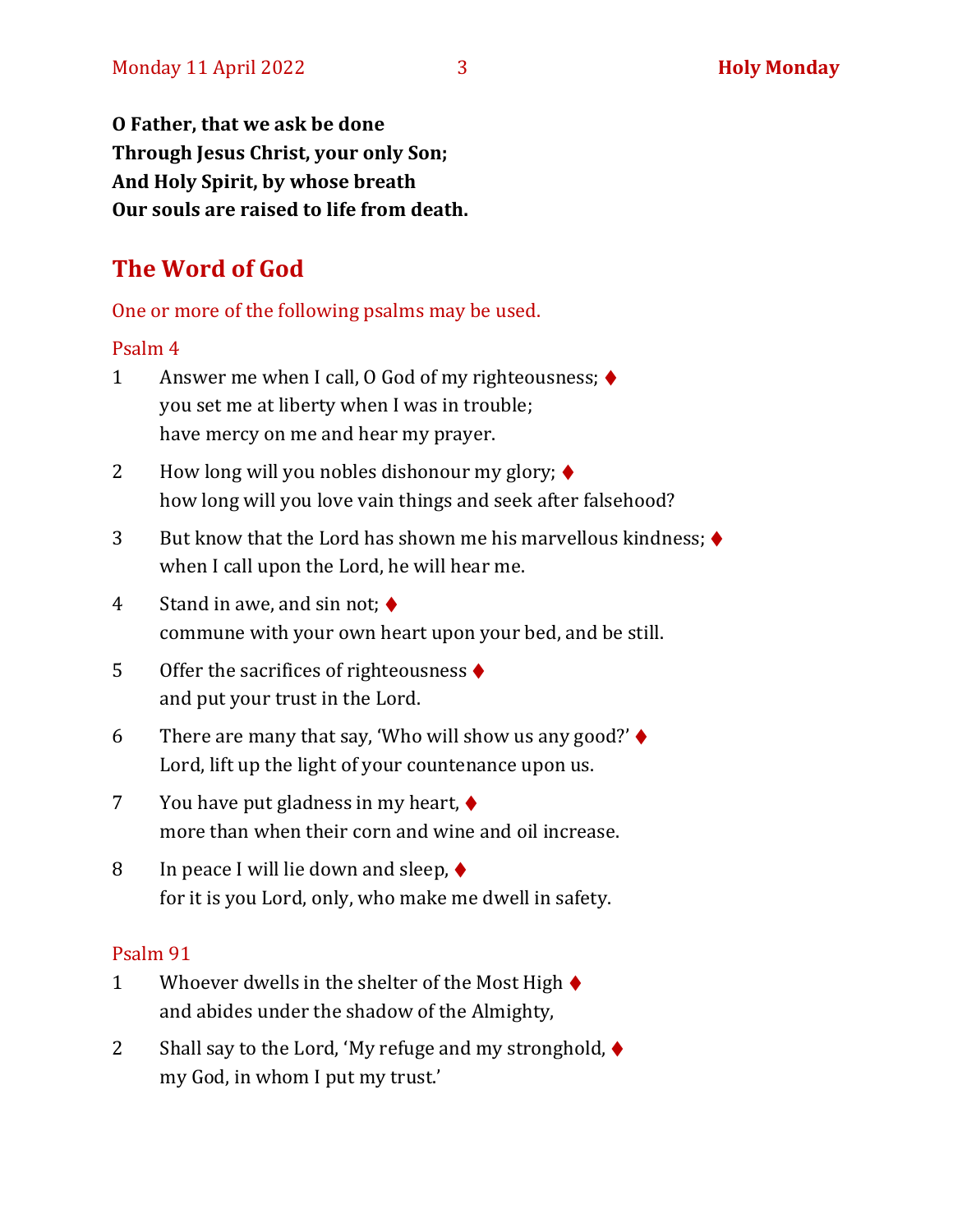- 3 For he shall deliver you from the snare of the fowler ♦ and from the deadly pestilence.
- 4 He shall cover you with his wings and you shall be safe under his feathers; ♦ his faithfulness shall be your shield and buckler.
- 5 You shall not be afraid of any terror by night,  $\blacklozenge$ nor of the arrow that flies by day;
- 6 Of the pestilence that stalks in darkness,  $\blacklozenge$ nor of the sickness that destroys at noonday.
- 7 Though a thousand fall at your side and ten thousand at your right hand, ♦ yet it shall not come near you.
- 8 Your eyes have only to behold  $\blacklozenge$ to see the reward of the wicked.
- 9 Because you have made the Lord your refuge  $\blacklozenge$ and the Most High your stronghold,
- 10 There shall no evil happen to you,  $\blacklozenge$ neither shall any plague come near your tent.
- 11 For he shall give his angels charge over you,  $\blacklozenge$ to keep you in all your ways.
- 12 They shall bear you in their hands,  $\blacklozenge$ lest you dash your foot against a stone.
- 13 You shall tread upon the lion and adder;  $\blacklozenge$ the young lion and the serpent you shall trample underfoot.
- 14 Because they have set their love upon me, therefore will I deliver them;  $\blacklozenge$ I will lift them up, because they know my name.
- 15 They will call upon me and I will answer them;  $\blacklozenge$ I am with them in trouble, I will deliver them and bring them to honour.
- 16 With long life will I satisfy them  $\blacklozenge$ and show them my salvation.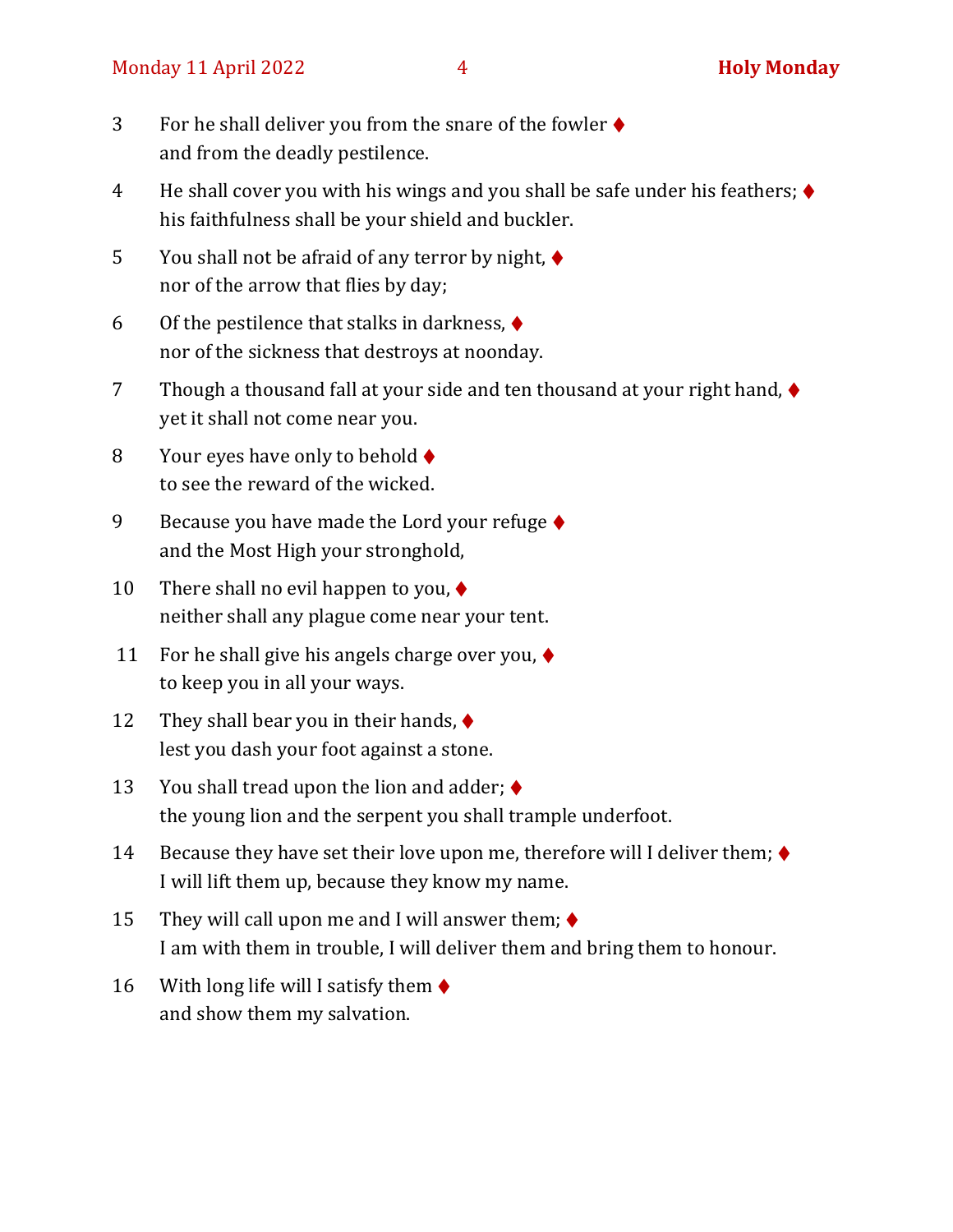#### Psalm 134

- 1 Come, bless the Lord, all you servants of the Lord, ♦ you that by night stand in the house of the Lord.
- 2 Lift up your hands towards the sanctuary  $\blacklozenge$ and bless the Lord.
- 3 The Lord who made heaven and earth  $\triangle$ give you blessing out of Zion.

The following is said at the end of each psalm

All **Glory to the Father and to the Son and to the Holy Spirit; as it was in the beginning is now and shall be for ever. Amen**

# **Sentences from Scripture**

#### One of the following short lessons is read

You, O Lord, are in the midst of us and we are called by your name; leave us not, O Lord our God. *Jeremiah 14:9*

#### or

Be sober, be vigilant, because your adversary the devil is prowling around like a roaring lion, seeking for someone to devour. Resist him, strong in the faith. *1 Peter 5:8, 9*

#### or

The servants of the Lamb shall see the face of God, whose name will be on their foreheads. There will be no more night: they will not need the light of a lamp or the light of the sun, for God will be their light, and they will reign for ever and ever. *Revelation 22:4, 5*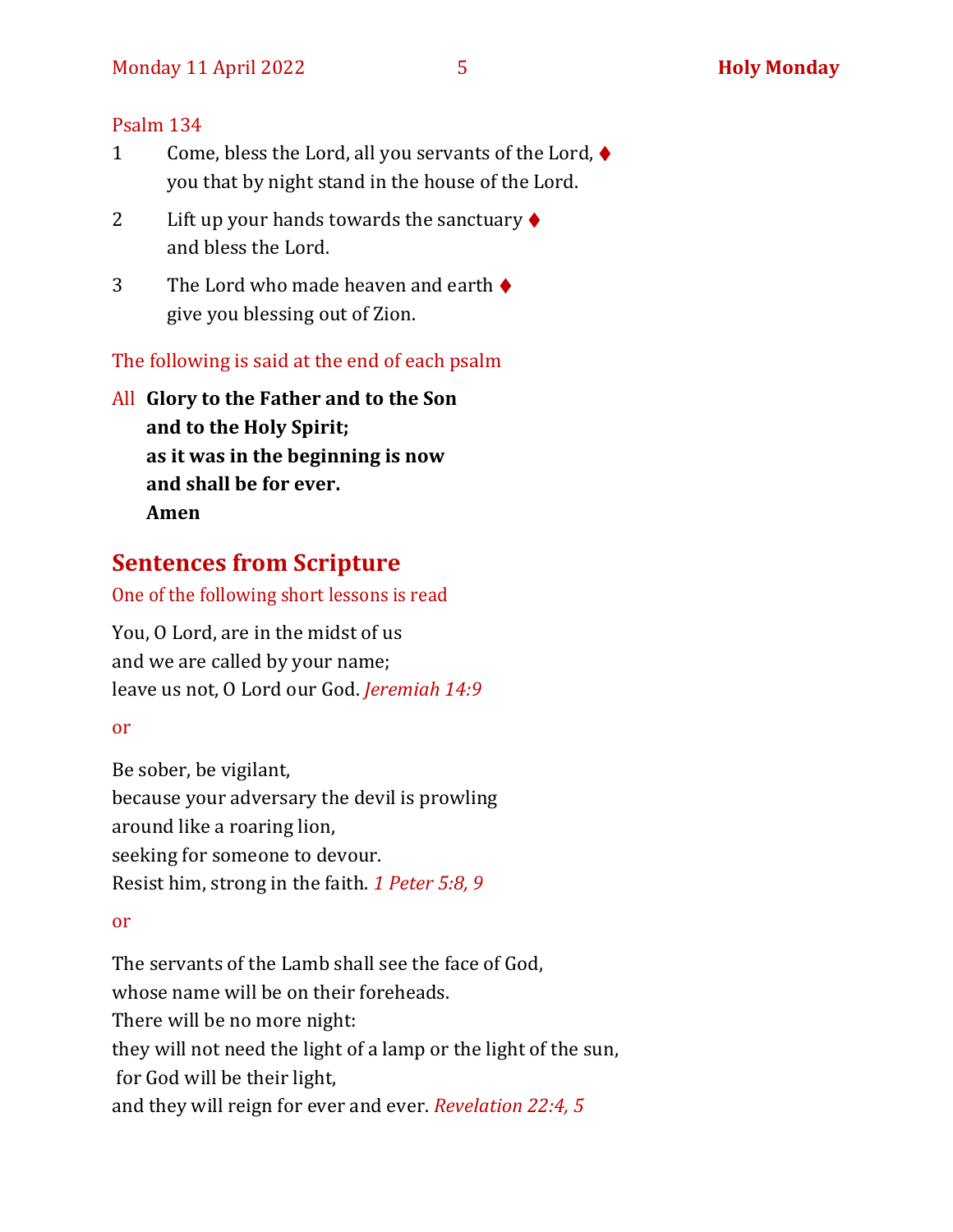Into your hands, O Lord, I commend my spirit.

# All **Into your hands, O Lord, I commend my spirit.**

For you have redeemed me, Lord God of truth.

# All **I commend my spirit.**

Glory to the Father and to the Son and to the Holy Spirit.

# All **Into your hands, O Lord, I commend my spirit.**

For you have redeemed me, Lord God of truth. Glory to the Father and to the Son and to the Holy Spirit.

# All **Into your hands, O Lord, I commend my spirit.**

Keep me as the apple of your eye.

All **Hide me under the shadow of your wings.**

# **The Nunc dimittis** (the Song of Simeon)

- All **Save us, O Lord, while waking, and guard us while sleeping, that awake we may watch with Christ and asleep may rest in peace.**
- 1 Now, Lord, you let your servant go in peace: ♦ your word has been fulfilled.
- 2 My own eyes have seen the salvation  $\triangle$ which you have prepared in the sight of every people;
- 3 A light to reveal you to the nations ♦ and the glory of your chosen people. *Luke 2.29–32*
- All **Glory to the Father and to the Son and to the Holy Spirit; as it was in the beginning is now and shall be for ever. Amen**
- All **Save us, O Lord, while waking, and guard us while sleeping, that awake we may watch with Christ and asleep may rest in peace.**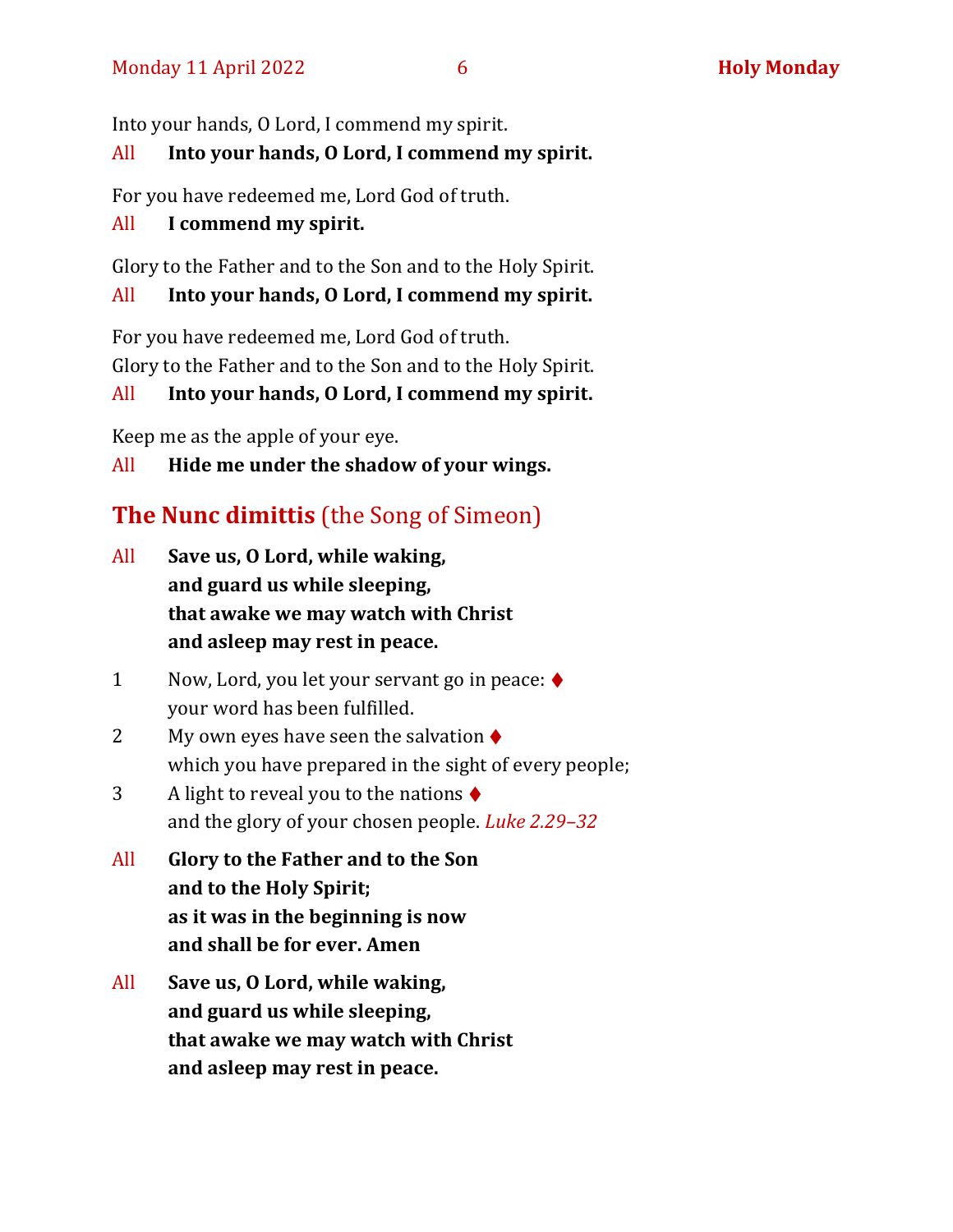# **Prayers of intercession**

Almighty God,

Your name is glorified even in the anguish of your Son's death. Grant us the courage to receive your anointed servant who embodies a wisdom and love that is foolishness to the world. empower us in witness so that all the world may recognise in the scandal of the cross the mystery of reconciliation.

### All **Amen**

Faithful Midwife,

as you delivered the Hebrews safely out of the long labour of slavery,

so, morning by morning, you draw us forth into the new day.

Surround us with a cloud of witnesses,

and sustain us by your powerful word, that, in the night of loneliness and fear, we, being weary, may not lost heart but push toward the joy that is to come, labouring with Christ to give birth to your promised kingdom.

### All **Amen**

Creator of the universe,

you made the world in beauty,

and restore all things in glory through the victory of Jesus Christ.

We pray that, wherever your image is still disfigured

by poverty, sickness, selfishness, war, and greed,

the new creation in Jesus Christ may appear in justice, love, and peace, to the glory of your name.

# All **Amen**

Christ our God,

your love is poured out in death for our sakes.

Hold us in your embrace as we wait for Easter's dawn.

Comfort us with the promise that no power on earth, not even death itself, can separate us from your love;

and strengthen us to wait until you are revealed to us in all your risen glory.

# All **Amen**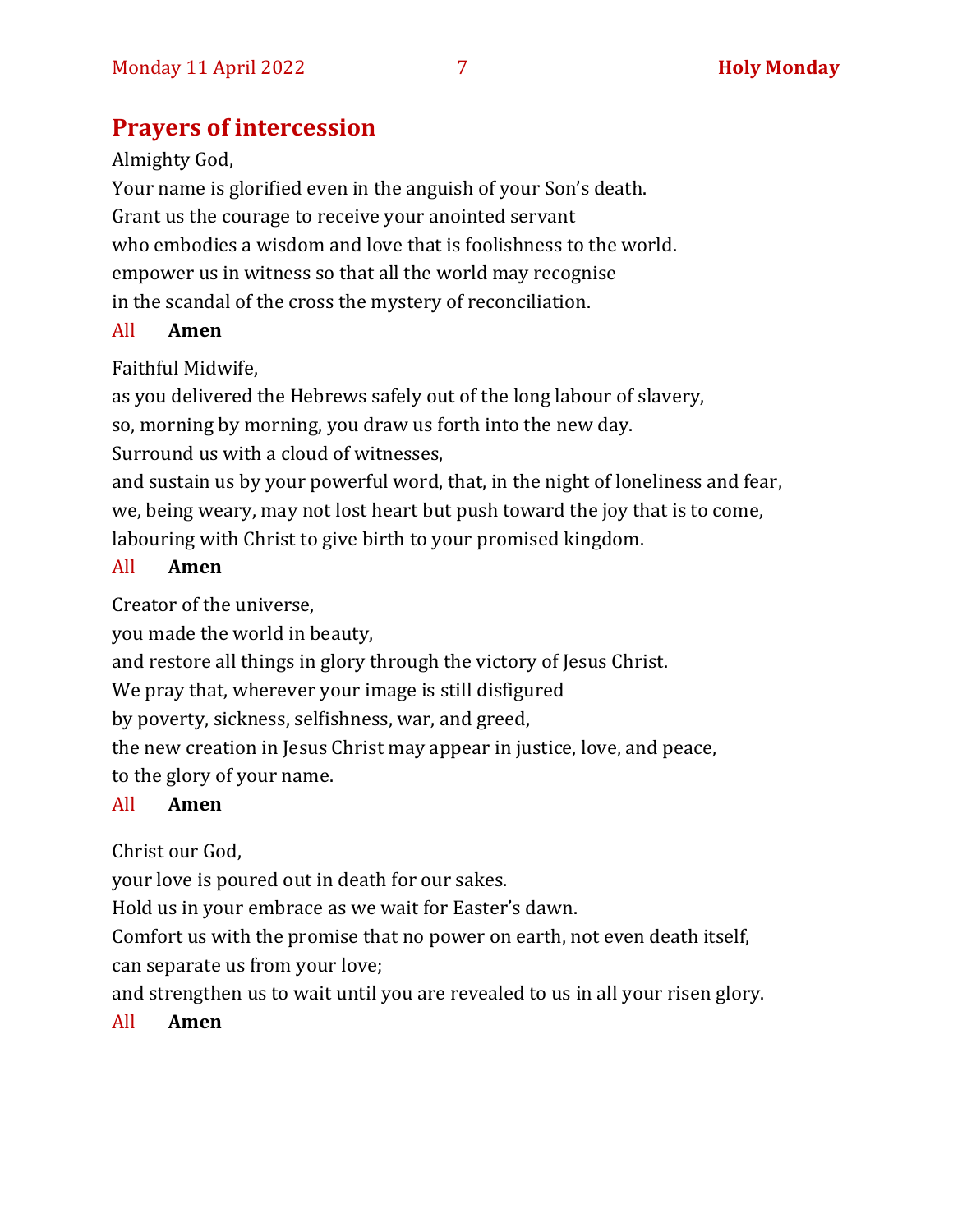# **The Collect for Holy Monday**

Lord, you bring us into being and let our lives touch your heart: may the fragrance of our worship draw us closer to your open heart and free us from our clinging to the things we can control; through Jesus Christ, the passion of God. All **Amen**

# Silence may be kept.

Visit this place, O Lord, we pray, and drive far from it the snares of the enemy; may your holy angels dwell with us and guard us in peace, and may your blessing be always upon us; through Jesus Christ our Lord.

All **Amen**

All **Our Father in heaven, hallowed be your name, your kingdom come, your will be done, on earth as in heaven. Give us today our daily bread. Forgive us our sins as we forgive those who sin against us. Lead us not into temptation but deliver us from evil. For the kingdom, the power, and the glory are yours now and for ever. Amen**